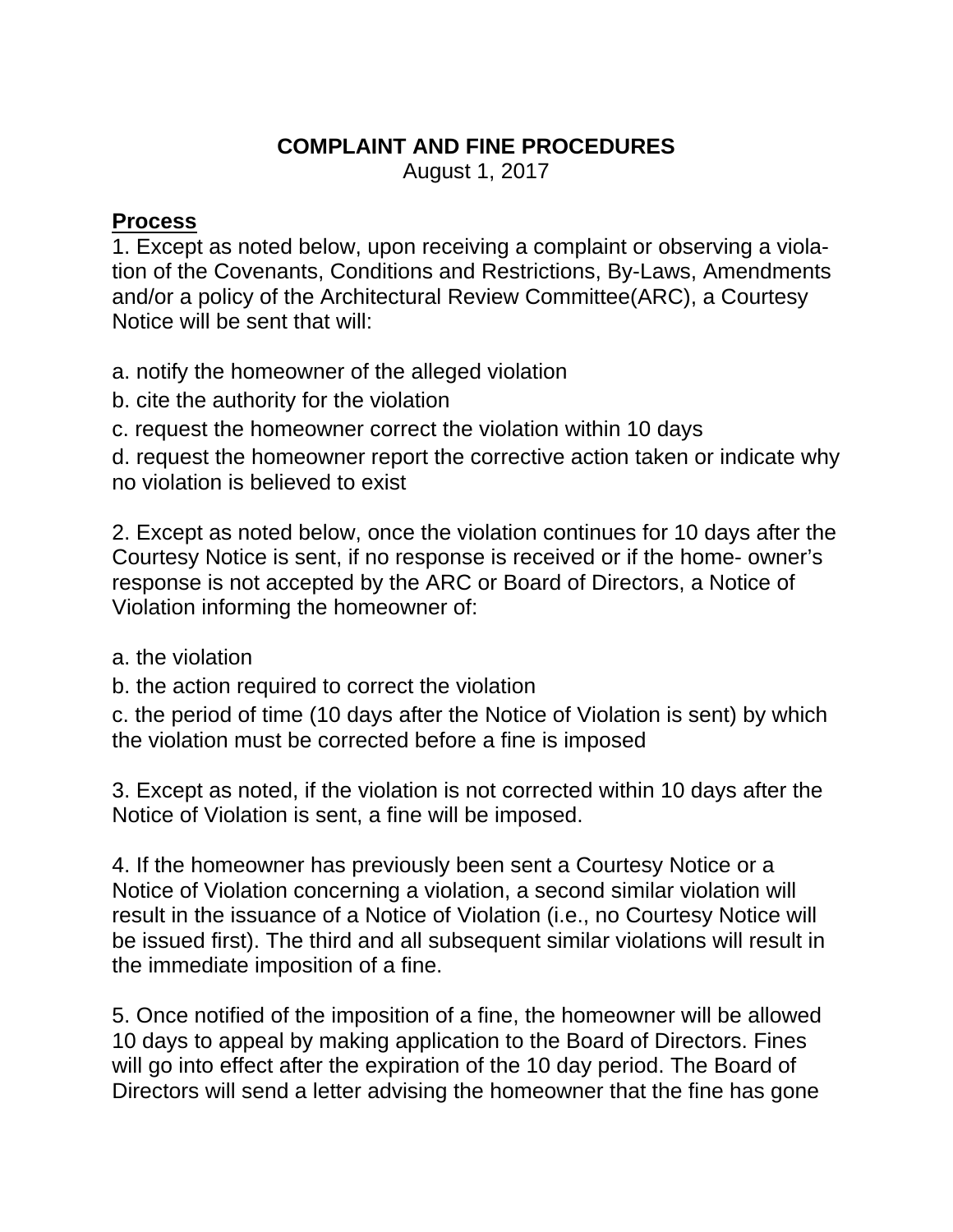into effect and that a lien will be placed on the property if the fine is not paid within 30 days.

## **Fines**

6. Fines will be imposed as follows:

a. Parking on the lawn/sidewalk and/or overnight: first violation \$50, second violation \$100, third and subsequent violations \$500. A Courtesy Notice will be sent after the first occurrence. The next occurrence will be considered the first violation for the purposes of imposing fines and the Notice of the Imposition of a Fine will be sent.

b. Storing a boat, trailer or camper overnight without prior approval from the Board of Directors: first violation \$50, second violation \$100, third and subsequent violations \$500 A Courtesy Notice will be sent after the first occurrence. The next occurrence will be considered the first violation for the purposes of imposing fines and the Notice of the Imposition of a Fine will be sent.

c. Failing to keep property in a clean and orderly manner or to maintain landscaping: first violation \$50, second violation \$100, third and subsequent violations \$500

d. Window or wall air conditioner: first violation \$50, second violation \$100, third and subsequent violations \$500

e. Failure to complete construction within 12 months: \$50 per day

f. Allowing pets to make objectionable noise or cause inconvenience to owners of other lots or not removing and disposing of pet waste properly: first violation \$50, second violation \$100, third and subsequent violations \$500 In the case of failure to remove and dispose of pet waste properly, a Courtesy Notice will be sent after the first occurrence. The next occurrence will be considered the first violation for the purposes of imposing fines and the Notice of the Imposition of a Fine will be sent.

g. Violation of the firearm, weapon or hunting apparatus regulations. No courtesy notice will be sent.